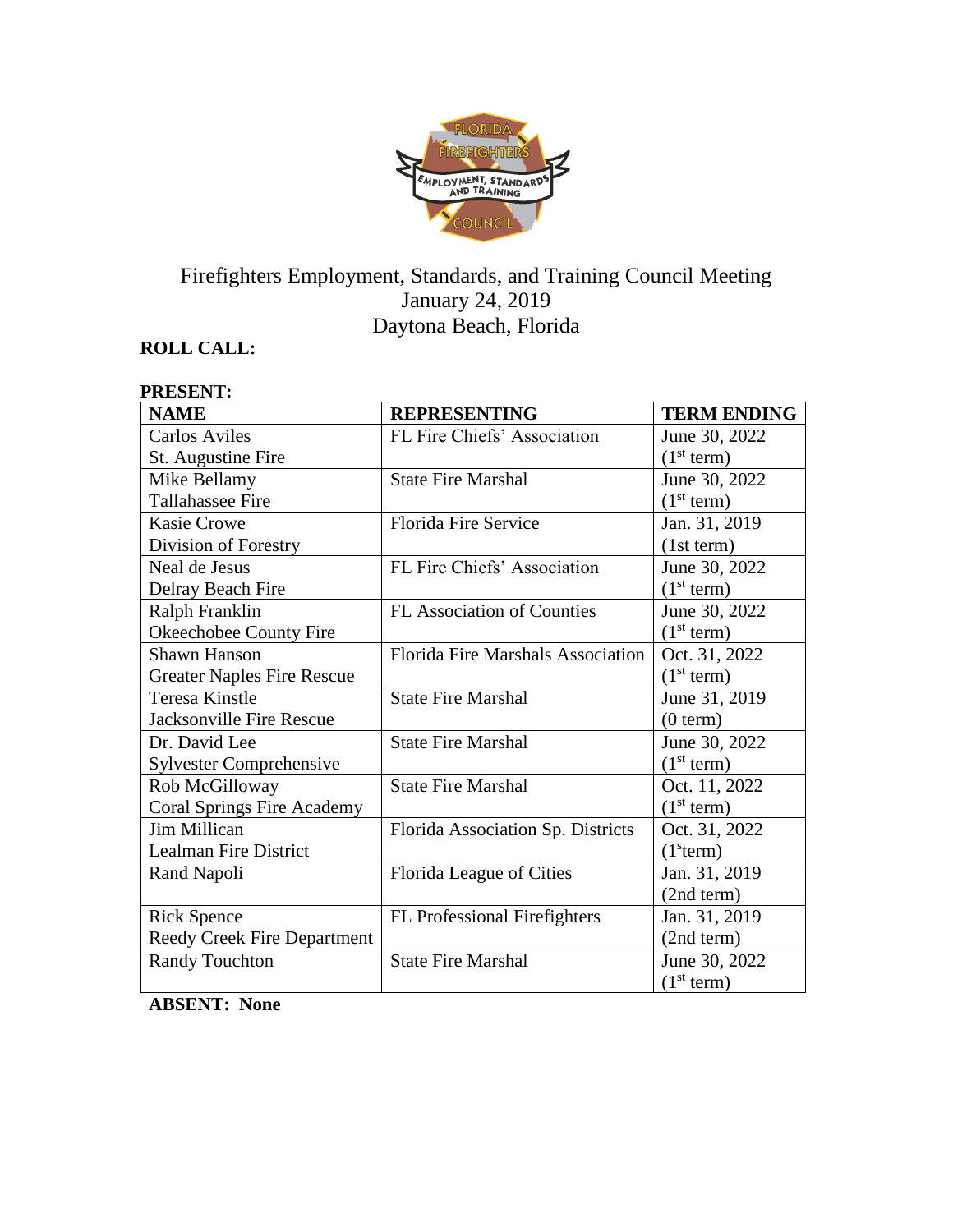The Firefighters Employment, Standards and Training Council meeting was called to order.

**On a motion duly made**, the minutes from the Firefighters Employment, Standards and Training Council held on July 13, 2018 were approved.

### **Motion carried**.

Noted; the regularly scheduled meeting for October was cancelled due to Hurricane Michael.

## **REPORT FROM DIVISION:** *given by Julius Halas, Director*

- Grants as discussed in prior meeting (FFIRS)
- Fire College
	- o Extremely busy; combined FF/EMT program, DOD Bridge Program, etc.
- Upcoming Events for April 2019 dates tentative
	- o Legislative Session
	- o Fire Service Awards
	- o Tallahassee Memorial Unveiling
	- o Meetings (FFIRS/FFESTC)
	- o Cabinet Meeting
- The Florida Health and Safety Collaborative will be officially recognized in Washington D.C., being the co-recipient of a leadership award.
- 2017 Annual Report, Florida Fires is currently available at the Fire College booth
- Contact with the Department of Health regarding possible addition of EMS representative being added to the Firefighters Employment, Standards and Training Council (FFESTC)
- PTSD/Cancer prevention currently in Rule Making

#### **REPORT FROM THE BUREAU:** *given by Mike Tucker, Bureau Chief*

- FSFC was one of the staging areas for several Task Force teams for the Hurricane Michael response.
- Curriculum Changes
	- o "Everyone Goes Home", the Florida State Fire College now has an advocate, Mary-Ellen Harper. Working on identifying regional advocates.
		- Florida Forest Service is on board and assisting in that role.
		- Still reaching out for DOD advocate
		- $\blacksquare$  NFFF supporting through outreach
	- o Level III/IV Executive Development Programs
		- New way we are advertising classes has gotten exceptional feedback. New – no more power point (where possible), precourse assignments
		- Have seen an increase in enrollment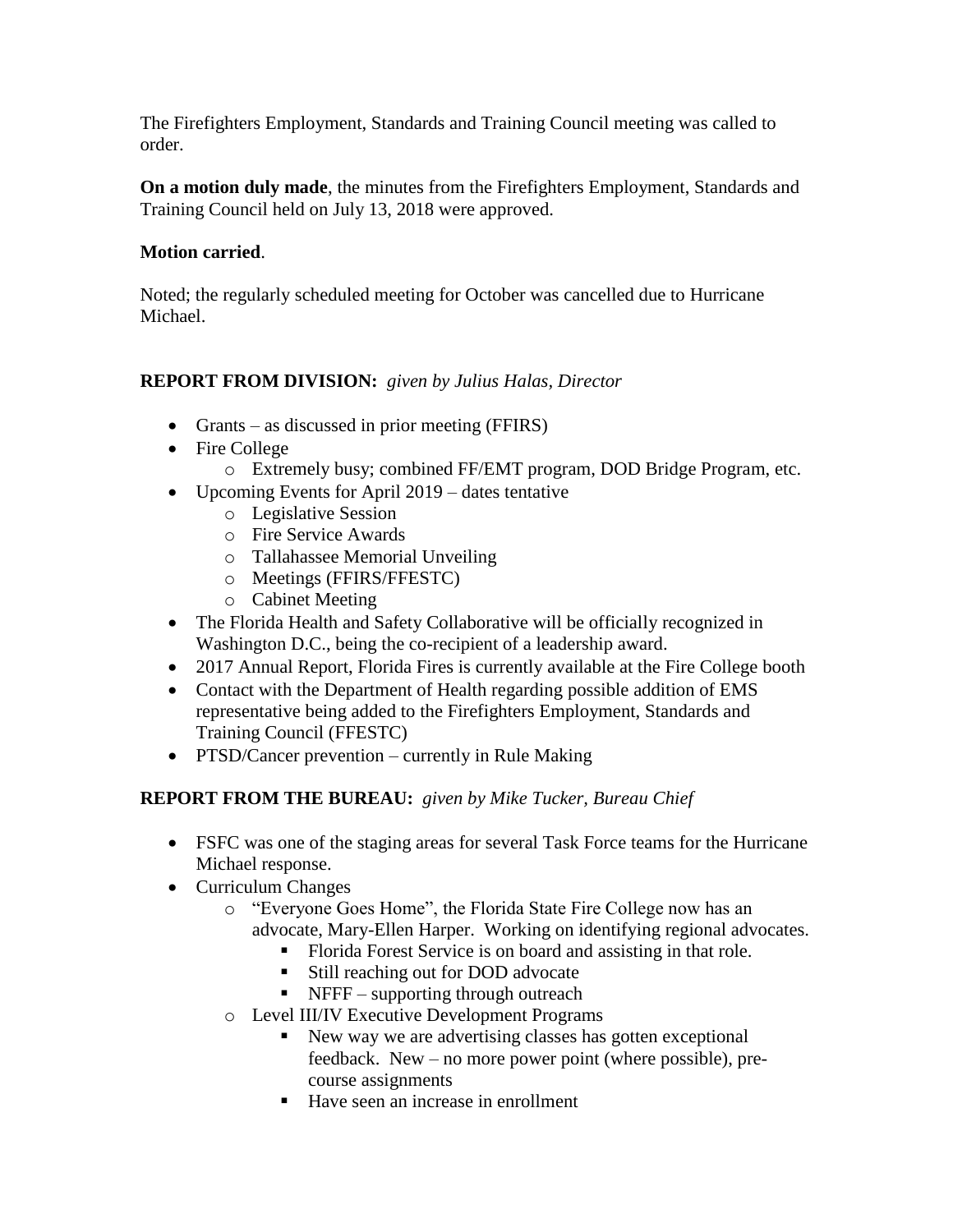- FFI/II Performance Objectives
	- o Moving forward through Job Task Analysis
- S130/S190 Florida Forest Service Strike Team Leader/Engine Boss now incorporated into the FCDICE system
	- o Working with departments for future uploads of course completion
	- o Transitioning utilization of NWCG curriculum which will now be called FLA130/FLA190 which will be taught as part of the Minimum Standards program.
	- o Course completion will appear in an individual's FCDICE profile and will enable possible in-state deployment response under SERP.
	- o Curriculum will be distributed to all training centers
- FCDICE
	- o New controls
		- Securing personal information only last four of social now visible
		- Password change requirement every 90 days (auditor general requirement)
- Currently in Rule Making
	- o PTSD/Cancer curriculum
	- o ARFF (to start soon)
	- o "Types" of Instructors
	- o Fire Safety Inspector) upcoming
	- o Forms
- Stats
	- o Firefighter II 47,049 currently
	- $\circ$  Firefighter I 24,100 currently
	- o Last month, expired 196 FFII, certified 384. (December always high) Average months approximately 150 expire, 150 certified
	- o Currently there have been 88 Lifetime Firefighter Designations issued
		- Clarification: there is no application fee for this designation.
- New
	- o Historical Section in FSFC lobby

Discussion was held on the additional PTSD/Cancer curriculum into the FFI/II program and how it will affect training hours.

Discussion was held on the military training held at the Florida State Fire College.

#### **OLD BUSINESS:**

- Visioning Document
	- o Reviewed by SFM Leadership, ready to move forward.
	- o Funding is a big part of this document and FSFC staff will move forward and make appropriate requests.